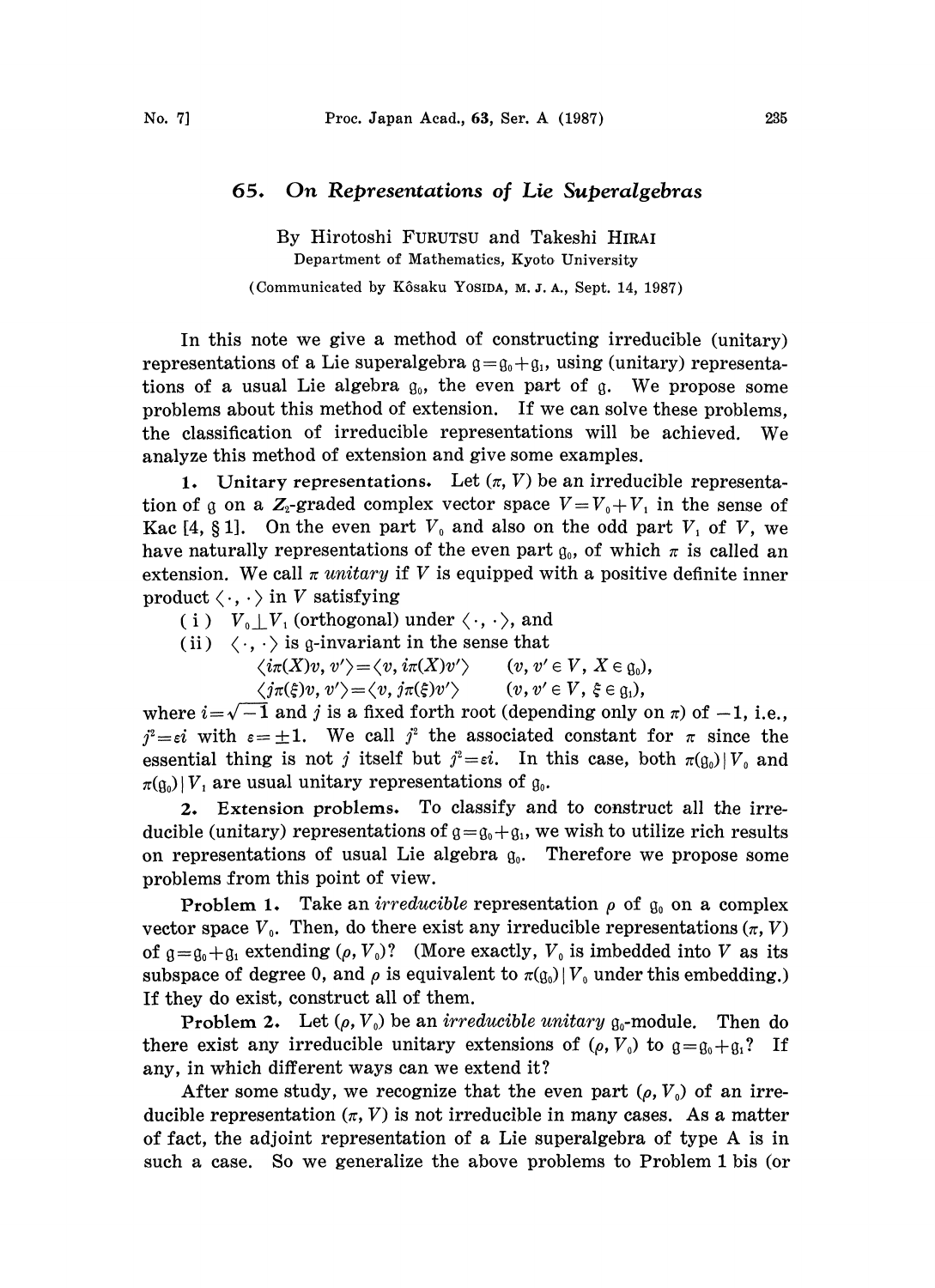Problem 2 bis), where we start from  $(\rho, V_0)$  of  $\mathfrak{g}_0$  not necessarily irreducible.

3. Equations for extension. For a representation  $(\pi, V)$  of g, we define a bilinear map  $B: \mathfrak{g}_1 \times \mathfrak{g}_1 \rightarrow \mathfrak{gl}(V_0)$  by

( 1 )  $B(\xi, \eta) = \pi(\xi) \pi(\eta) |V_0$ .

If  $\pi$  is irreducible, we can reconstruct  $(\pi, V)$  using  $(\rho, V_0)$  and B as follows: let  $g_{1,c}$  be the complexification of  $g_1$ , considered as  $g_0$ -module. Put  $W = g_{1,c}$  $\otimes_c V_0$ , the tensor product as  $g_0$ -modules, and let p be the canonical  $g_0$ homomorphism of  $W$  into  $V_1$  given by

 $p: W \ni \xi \otimes v \longmapsto \pi(\xi)v \in V_1$  ( $\xi \in \mathfrak{g}_1, v \in V_0$ ).

Then p is surjective. Let m be the kernel of p, and put  $\tilde{W}=W/\mathfrak{m}$  and denote by [w] the element in  $\tilde{W}$  represented by  $w \in W$ . Then  $\tilde{W} \cong V_1$  as  $\mathfrak{g}_0$ -modules through p.

Theorem 1. Let  $(\rho, V_0)$  be a representation of the even part  $\mathfrak{g}_0$  of  $\mathfrak{g}_1$ , not necessarily irreducible, and  $(\pi, V)$ ,  $V = V_0 + V_1$ , be an extension of  $(\rho, V_0)$ , satisfying: (PRO 1)  $\pi(q_i)V_0=V_1$ ; and (PRO 2) an element  $v_i \in V_i$  is equal to 0 if and only if  $\pi(\xi)v_i=0$  for any  $\xi \in \mathfrak{g}_i$ . Put  $B(\xi, \eta)$ ,  $\xi, \eta \in \mathfrak{g}_i$ , as in (1). Then  $B$  satisfies the following system of equations:

 $(EXT 1)$   $B({}^{x}\xi, \eta) + B(\xi, {}^{x}\eta) = [\rho(X), B(\xi, \eta)],$ 

 $(EXT2) \quad B(\xi, \eta) + B(\eta, \xi) = \rho([\xi, \eta]),$ 

 $\text{EXT 3)} \quad B(\tau, \xi)B(\eta, \zeta) + B(\tau, \eta)B(\xi, \zeta) = B(\tau, \zeta, \zeta) + B(\tau, \zeta)\rho(\zeta, \eta),$ 

for  $\tau$ ,  $\xi$ ,  $\eta$ ,  $\zeta \in \mathfrak{g}_1$  and  $X \in \mathfrak{g}_0$ , where  $X \xi = [X, \xi]$ .

Theorem 2. Let  $(\rho, V_0)$  be as above. Assume that we are given a bilinear map B from  $g_1 \times g_1$  into  $g( V_0)$ , which satisfies (EXT 1)-(EXT 3). Put  $W = \mathfrak{g}_{1,c} \otimes_{\mathbf{c}} V_{0}$  and define its  $\mathfrak{g}_{0}$ -submodule m by

 $m=\{\sum_i \eta_i\otimes v^i\,;\, \eta_i\in\mathfrak{g}_1,\ v^i\in V_0,\ \sum_i B(\xi,\eta_i)v^i=0\,\,for\,\,all\,\,\xi\in\mathfrak{g}_1\}.$ Take  $\tilde{W}= W/\mathfrak{m}$  as the space  $V_1$  of degree 1, and define  $\mathfrak{g}_1$ -action on  $V=V_0$  $+ V_1$  by

 $\pi(\xi): \tilde{W} \ni [\eta \otimes v] \longmapsto B(\xi, \eta)v \in V_0,$ 

 $\pi(\xi): V_0 \ni v \longrightarrow [\xi \otimes v] \in \tilde{W}, \quad for \xi, \eta \in \mathfrak{g}_1, v \in V_0.$ 

Then  $(\pi, V)$  is an extension of  $(\rho, V_0)$  satisfying (PRO 1), (PRO 2). Moreover  $\pi$  is irreducible if and only if it has the property:

(PRO 3) The subalgebra  $\langle \rho(\mathfrak{g}_0), B(\mathfrak{g}_1, \mathfrak{g}_1) \rangle$  of  $\mathfrak{gl}(V_0)$ , generated by  $\rho(\mathfrak{g}_0)$  and  $B(\mathfrak{g}_1, \mathfrak{g}_1)$ , acts on  $V_0$  irreducibly.

Any irreducible extension can be obtained in this way up to equivalence.

**Theorem 3.** Let  $(\rho, V_0)$  be a unitary representation of  $g_0$ , and  $(\pi, V)$ ,  $V = V_0 + V_1$ , be its extension with (PRO 1), (PRO 2), which is given canonically by B satisfying  $(EXT 1)$ - $(EXT 3)$ . Then  $(\pi, V)$  can be made unitary if and only if there exists a  $q_0$ -invariant positive definite inner product  $\langle \cdot, \cdot \rangle$  on  $V$  for which the following condition holds:

(UNI)  $j^2 \sum_{k} \langle B(\xi_m, \xi_k) v^k, v^m \rangle_0 \geq 0$   $(\xi_k \in \mathfrak{g}_1, v^k \in V_0).$ 

When we apply  $(EXT 1)-(EXT 3)$  to certain types of simple Lie superalgebras, it is more convenient to use, instead of B, a skew-symmetric bilinear map  $A: \mathfrak{g}_1 \times \mathfrak{g}_1 \rightarrow \mathfrak{gl}(V_0)$ ,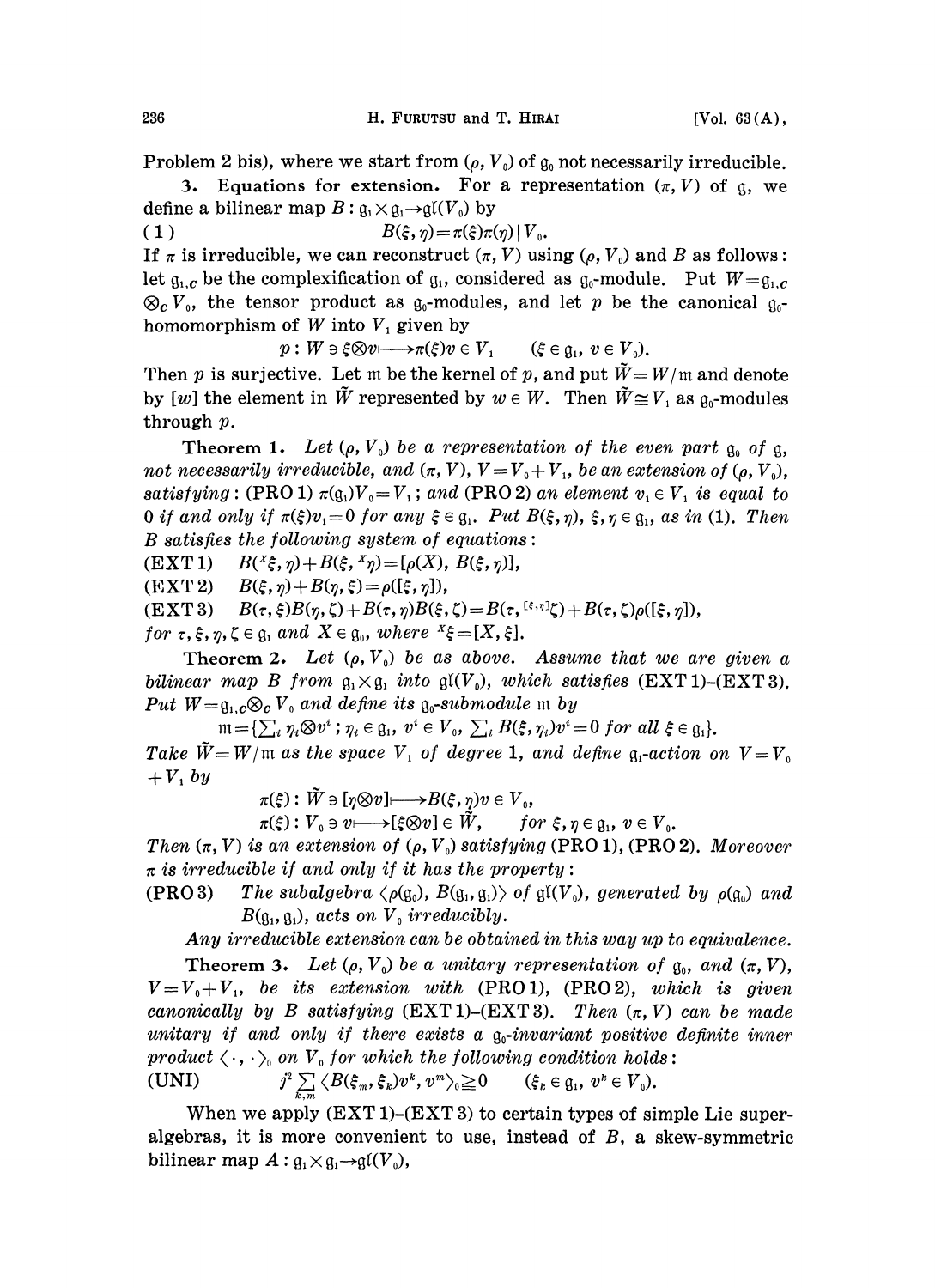## No. 7] Lie Superalgebras 237

$$
A(\xi,\eta)\!=\!B(\xi,\eta)\!-\!B(\eta,\xi)\qquad\text{for }\xi,\eta\in\mathfrak{g}_\text{i}.
$$

We reduce the system of equations  $(EXT 1)-(EXT 3)$  to more simpler one. (EXT 2) is dissolved into the skew-symmetricity of A. We define <sup>a</sup> linear map  $P_B$  from  $\mathfrak{g}_1^{(4)} = \mathfrak{g}_{1,c} \otimes \mathfrak{g}_{1,c} \otimes \mathfrak{g}_{1,c} \otimes \mathfrak{g}_{1,c}$  to  $\mathfrak{gl}(V_0)$  as follows: for  $\tau \otimes \xi \otimes \eta \otimes \zeta$  with  $\tau$ ,  $\xi$ ,  $\eta$ ,  $\zeta \in \mathfrak{g}_{1,C}$ ,

 $P_{B}(\tau\otimes \xi\otimes \eta\otimes \zeta)=B(\tau,\xi)B(\eta,\zeta)+B(\tau,\eta)B(\xi,\zeta)-B(\tau,\xi^{[\xi,\eta]}\zeta)-B(\tau,\zeta)\rho([\xi,\eta]).$ Denote by  $S_{pq}$  the automorphism of  $g_i^{(4)}$  exchanging the p-th and q-th factors in decomposable vectors. Then, taking into account the  $g_0$ -equivariancy of the maps  $P<sub>B</sub>$  and A, we get the following

Theorem 4. Let  $\{u_j \in \mathfrak{g}_1^{(4)}$ ;  $1 \leq j \leq M\}$  be a system of generators of  $\mathfrak{g}_1^{(4)}$ as  $\langle U(\mathfrak{g}_{0,c}), S_{23}\rangle$ -module, and  $\{z_k \in \mathfrak{g}_{1,c} \wedge \mathfrak{g}_{1,c}; 1 \leq k \leq N\}$  be that of the exterior product  $\mathfrak{g}_{1,c} \wedge \mathfrak{g}_{1,c}$  of  $\mathfrak{g}_{1,c}$  as  $\mathfrak{g}_{0}$ -module.

(i) Under the condition  $(EXT 1)$ , the equation  $(EXT 3)$  on B is equivalent to

(EXT 3\*)  $P_B(u_i)=0$   $(1 \le j \le M).$ 

(ii) Put  $A(\xi \wedge \eta) = A(\xi, \eta)$  for  $\xi, \eta \in \mathfrak{g}_1$  and  $A_k = A(z_k) \in \mathfrak{gl}(V_0)$ ,  $1 \leq k \leq N$ . Then the condition (EXT1) on B is equivalent to the following on  ${A_1, A_2, \cdots, A_N}$ :

(EXT 1\*) if  $\sum_{1\leq k\leq N} x_k z_k = 0$  with  $x_k \in U(\mathfrak{g}_{0,c})$ , then necessarily  $\sum_{1\leq k\leq N}x_kA_k=0,$ 

where the action of  $x_k \in U(\mathfrak{g}_{0,c})$  on  $A_k \in \mathfrak{gl}(V_o)$  is canonically induced from that of  $X \in \mathfrak{g}_0: \mathfrak{gl}(V_0) \ni C \mapsto [\rho(X), C] \in \mathfrak{gl}(V_0).$ 

(iii) The system of equations (EXT 1)-(EXT 3) on B is equivalent to that of equations  $(EXT 1^*)$ ,  $(EXT 3^*)$  under the skew-symmetricity of A.

4. Some examples. Let  $g = \alpha \sin(2/1)$  be a real form of  $\alpha \sin(1, 2)$  of type  $B(0, 1)$ , with  $\mathfrak{g}_0 \cong \text{Sp}(2; \mathbb{R})$ . Then, for any irreducible representation  $(\pi, V)$ of q, both  $\pi(q_0)|V_0$  and  $\pi(q_0)|V_1$  are irreducible. Moreover we can solve Problems <sup>1</sup> bis and 2 bis, and thus get the classification and the realization of all the irreducible (unitary) representations of g. For  $\alpha \in (2n/1)$ , cf. [1] and [3].

Next we consider Problem 2 (or 2 bis) for Lie superalgebras of type A. For  $a=\tilde{\mathfrak{sl}}(m,n;K)$  or  $\mathfrak{l}(m,n;K)(K=R$  or C), it has only one irreducible unitary representation, the trivial one. Now take one of real forms of  $A(1, 0) \leq \frac{\beta}{2}(2, 1)$  as g in Problem 2. There are three different real forms up to isomorphism: (a)  $\mathfrak{sl}(2, 1; R)$ , (b)  $\mathfrak{su}(2, 1; 2, 1)$ , (c)  $\mathfrak{su}(2, 1; 1, 1)$ , where for  $p=1,2,$ 

 $\text{SU}(2,1$  ;  $p$ ,  $1)_s = \{X \in \mathfrak{K}(2,1)_s: J_{p,1}X + (-1)^s \cdot {}^t\overline{X}J_{p,1} = 0\}$  (s=0, 1), and 'X is the transposed of X, and  $J_{p,1} = \text{diag}(1, (-1)^p, \sqrt{-1})$ , a diagonal matrix.

In cases (b) and (c), because of unitarity of  $\pi$ ,  $\rho$  must be a highest (or lowest) weight representation. We extend  $\rho$  to a complex linear representation of  $g_{0,c}$ , and take  $C = diag(1, 1, 2)$  and  $H = diag(1, -1, 0)$  from  $\not{b}_c$ , a Cartan subalgebra of  $g_{0,c}$ .

In case (b),  $\mathfrak{g}_0 \cong \mathfrak{u}(2)$ . We take irreducible unitary representation ( $\rho$ ,  $V_0$ )